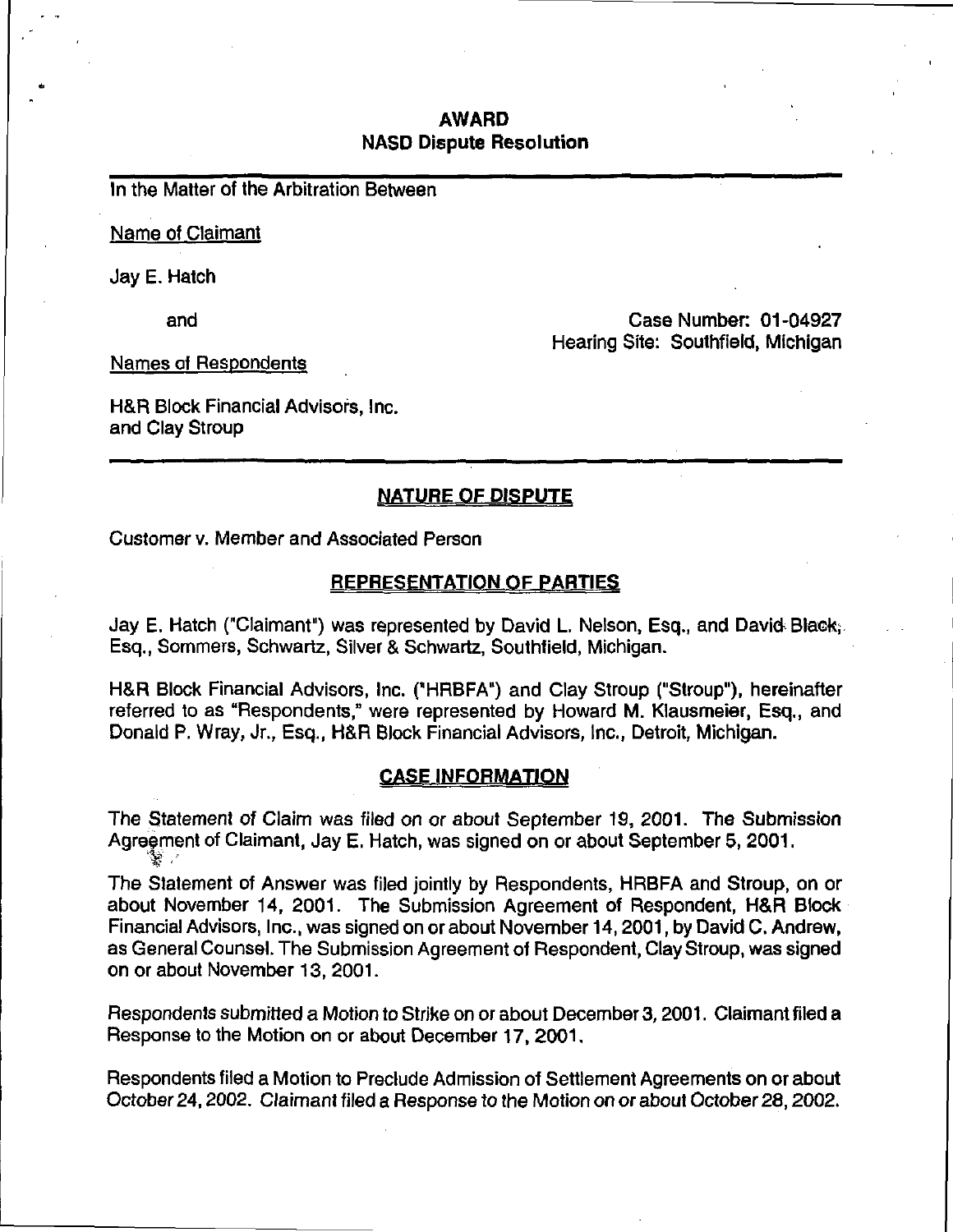NASD Dispute Resolution. Arbitration No. 01-04927 Award Page 2 of 7

Claimant submitted an Amendment to the Statement of Claim on or about November 14, 2002.

Claimant submitted an Amended Statement of Claim (Second) on or about March 17, 2003. Respondents filed a Response and Motion to Dismiss on or about March 28,2003. Claimant filed a Response to the Motion to Dismiss on or about May 8, 2003.

Claimant filed a Motion to Introduce Hearing Exhibits into Evidence on or about May 24, 2004. Respondents filed a Response on or about May 27, 2004.

Claimant filed a Motion to Introduce Exhibit 122 on or about July 12,2004. Respondents filed a Response on or about July 27, 2004.

Respondents filed a (Second) Motion to Strike on or about May 18,2004. Claimant filed a Response to the Motion on or about May 21, 2004.

### CASE SUMMARY

Claimant asserted claims and causes of action including the following: violation of federal securities laws, violation of state blue sky laws, negligence, breach of contract, churning, excessive and inappropriate use of margin, unauthorized trading, and breach of fiduciary. duty. The causes of action related to Claimant's allegations that Respondents breached their duties by engaging in a course of unsuitable trading inconsistent with her means and objectives, failing to advise Claimant of the risks inherent in the trading strategy Respondent Stroup adopted, and by failing to keep Claimant's account diversified and that Respondent HRBFA failed to supervise Stroup in these regards. The securities (stocks; bonds, unit trusts, and mutual funds) involved included 3Com Corp, Adac Laboratories, Adobe Systems, Inc., American Eagle Outfitters, and American Software, Inc. Claimant further asserted that Stroup stole money from Claimant by forging checks and making unauthorized withdrawals from her accounts at HRBFA.

Unless specifically admitted in their Answer, Respondents denied the allegations made in the Statement of Claim and asserted affirmative defenses including the following; Claimant has failed to state a claim on which relief may be granted; Claimant's claims are barred by the statute of frauds; Claimant's claims are barred by laches, waiver, estoppel and ratification; Respondents' obligations to Claimant have been satisfied and discharged; the alleged wrongdoing of which Claimant complains was perpetrated, if at all, by an individual or entities other than HRBFA or its agents and therefore, HRBFA is not liable in any respect; Claimant assumed the risk of her investment transactions and the investment losses incurred; and economic industry, corporate and market conditions, and not Respondents were responsible for Claimant's losses, if any.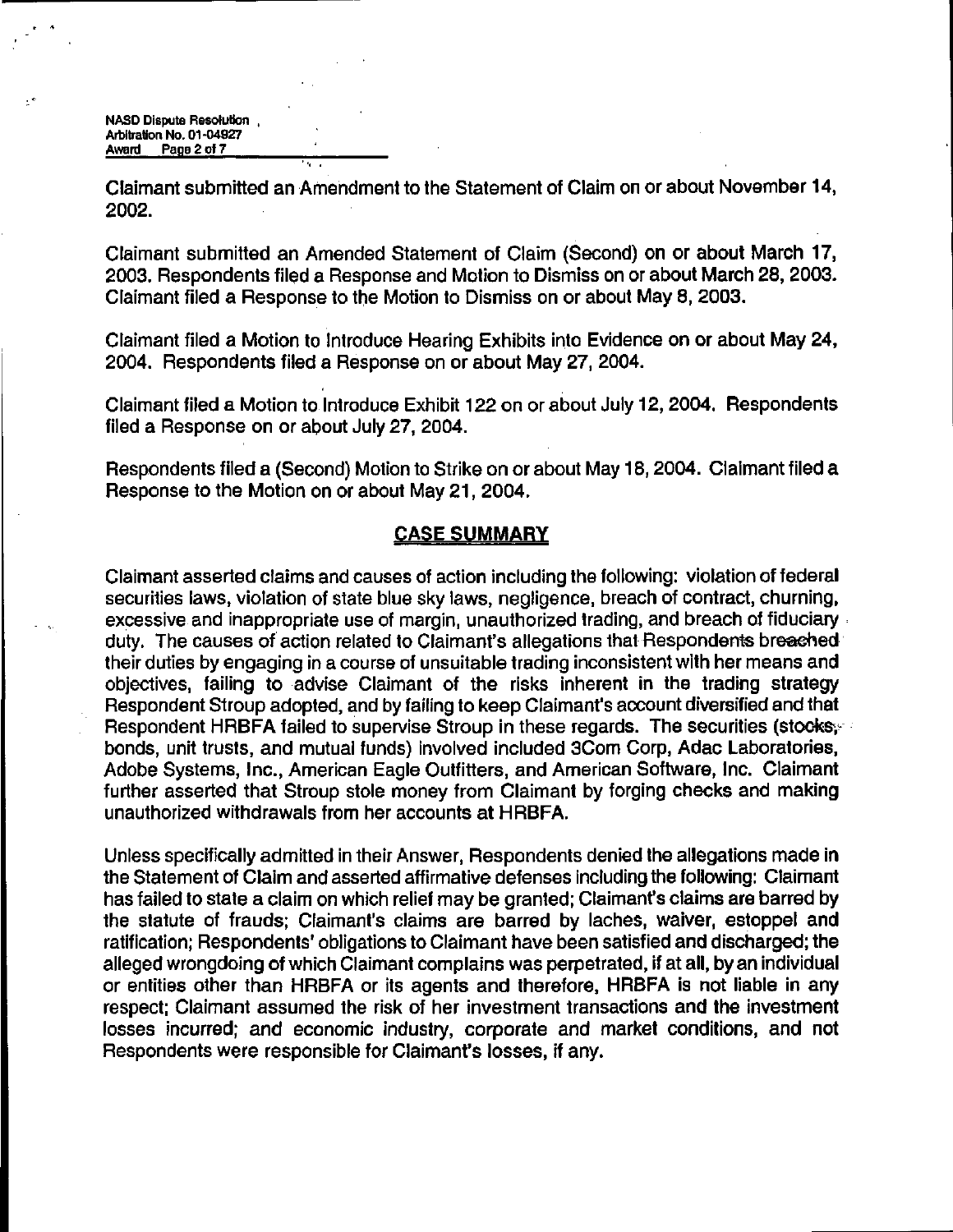## RELIEF REQUESTED

Claimant requested an award in the amount of approximately \$850,000.00, plus exemplary damages, costs, expert fees, interest, and attorneys' fees in her Amended Statement of Claim. In her post-hearing brief containing her prove-up, Claimant requested compensatory damages of approximately of \$1,619,773.00, plus punitive damages of \$1,500,000.00, and other monetary damages.

Respondents requested that the claims asserted against them be dismissed in their entirety.

#### OTHER ISSUES CONSIDERED & DECIDED

The panel ruled on Respondents' Motion to Strike on April-2, 2002, at the pre-hearing conference. The admission of Exhibits B and C to the Statement of Claim are subject to a ruling on admissibility and qualification of the expert who prepared the report at the hearing.

The panel granted Claimant's oral Request to Amend the Statement of Claim on the record at the hearing.

The panel-granted Respondents' Motion to Preclude Admission of Settlement Agreements' at the hearing on or about October 30, 2002.

The panel granted Claimant's oral Request to Amend the Statement of Claim (for the second time) at the hearing on or about March 3, 2003.

The parties advised the panel that Claimant's claims for unauthorized withdrawals were resolved between the parties at the hearing on or about March 3, 2003, for \$99,975.00, plus \$5,000.00 in interest.

On or about May 25, 2004, pursuant to Rule 10308 of the NASD Code of Arbitration Procedure, Arbitrator Brace K. Case, Esq. was reclassified from a non-public to a public arbitrator. The parties accepted the composition of the Panel.

The panel denied Respondents' (Second) Motion to Strike on or about June 4, 2004.

The panel granted Respondents' Motion to Introduce Hearing Exhibits on the record at the hearing.

The panel ruled at the hearing on June 7, 2004, that all prior and future court reporter transcripts would be the official record of the proceedings. Prior to the appearance of the court reporter, the official record is the cassette recordings.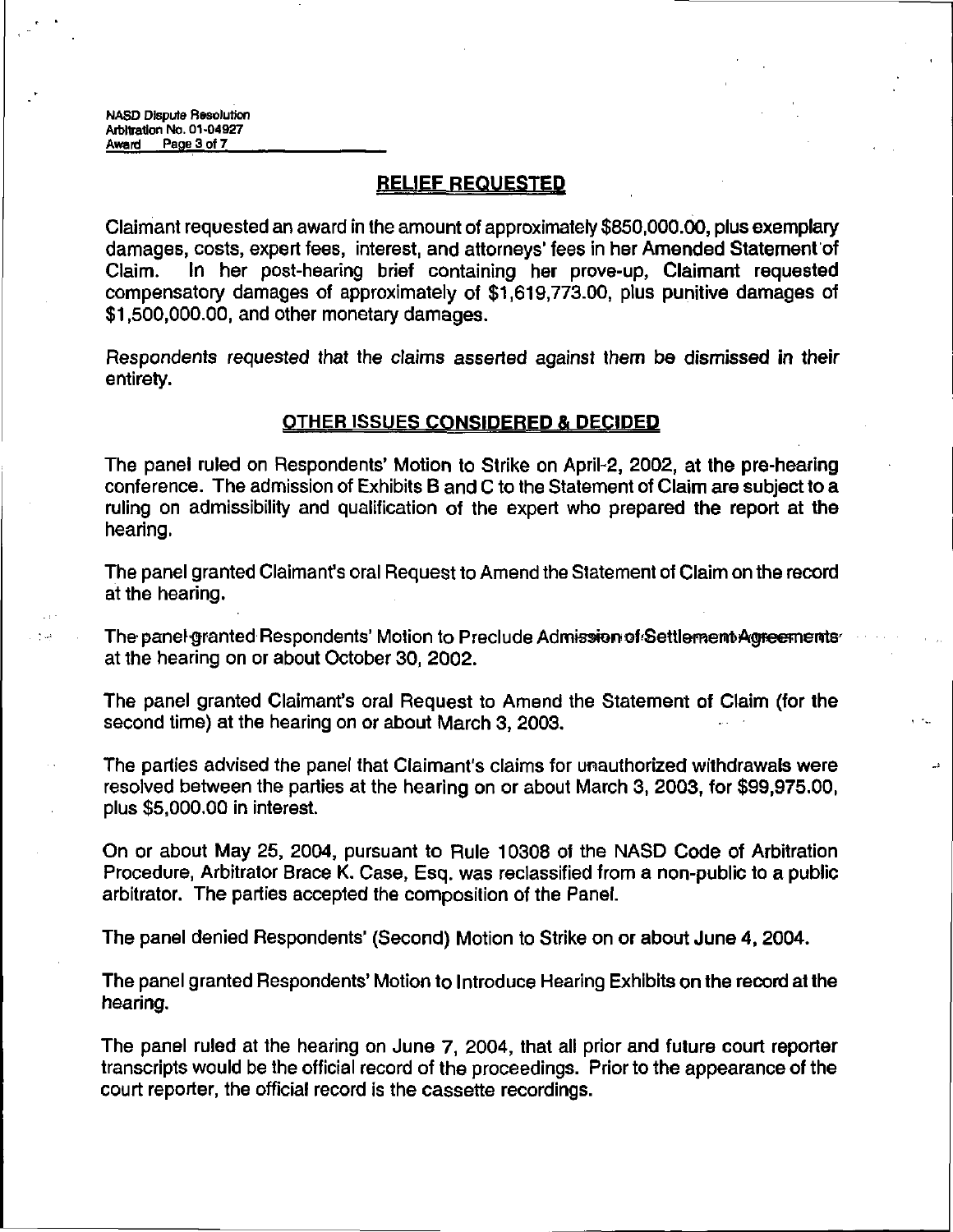NASD Dispute Resolution Arbitration No. 01-04927 Award Page 4 of 7

 $\mathbb{S}^{\left[\frac{1}{2}\right]}$ 

At the hearing on or about June 9,2004, the panel denied Respondents' Motion to Dismiss Claimant's Second Amended Statement of Claim.

At the close of Claimant's case-in-chief, Respondents moved for a directed verdict. The panel deferred ruling until the close of all of the evidence. The panel rules herein that Respondents' motion is denied.

The parties filed post-hearing submissions on or about September 10, 2004.

The panel granted Claimant's Motion to Admit Exhibit 122 on the record at the hearing on September 20, 2004.

All oral and written motions presented by the parties, noted and not noted herein, which the panel did not previously rule on, are hereby denied.

The parties have agreed that the Award in this matter may be executed in counterpart copies or that a handwritten, signed Award may be entered. In either case, the parties have agreed to receive conformed copies of the award while the original(s) remain on file with NASD Dispute Resolution ("NASD").

#### AWARD

After considering the pleadings, the testimony, and the evidence presented at the hearing and the post-hearing submissions, the undersigned arbitrators have decided in full and final resolution of the issues submitted for determination as follows:

- 1.) Respondents, H&R Block Financial Advisors, Inc., and Clay Stroup, are jointly and severally liable for and shall pay to Claimant, Jay E: Hatch, the sum of \$422,000.00 in compensatory damages;
- 2.) Respondents, H&R Block Financial Advisors, Inc., and Clay Stroup, are jointly and severally liable for and shall pay to Claimant, Jay E. Hatch, the sum of \$85,937.49 in costs;
- 3.) Any relief not specifically enumerated, including punitive damages and attorneys' fees, is hereby denied with prejudice.

#### <u>EEES</u>

Pursuant to the Code, the following fees are assessed: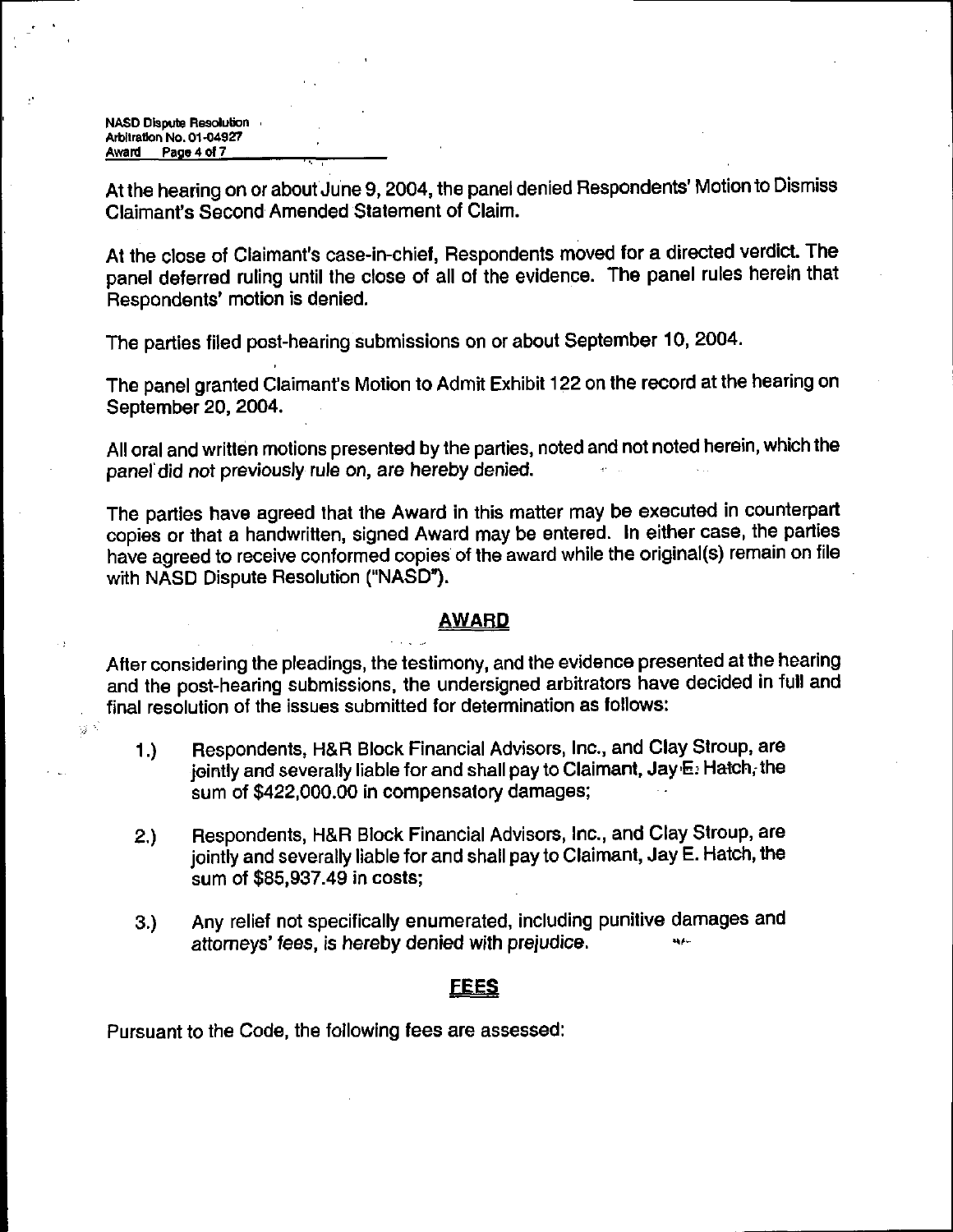NASD Dispute Resolution Arbitration No. 01-04927 Award Page 5 of 7

### Filing Fees

NASD Dispute Resolution will retain or collect the non-refundable filing fees for each claim:

Initial claim filing fee  $= $$  375.00

# Member Fees

Member fees are assessed to each member firm that is a party in these proceedings or to the member firm that employed the associated person at the time of the events giving rise to the dispute. In this matter, the member firm is H&R Block Financial Advisors, Inc.

| Member surcharge        |       | $=$ \$ 2,000.00 |
|-------------------------|-------|-----------------|
| Pre-hearing process fee | $=$ S | 600.00          |
| Hearing process fee     |       | $= $3,500.00$   |

### **Adjournment Fees**

Adjournments requested during these proceedings:

| August 18, 2003, adjournment by Claimant (waived by panel) | $=$ |
|------------------------------------------------------------|-----|
| August 19-22, 2003, adjournment by Claimant                | ź.  |

 $$1, 200.00$  $8-1,500.00$ .

#### Forum Fees and Assessments

The Arbitration Panel assesses forum fees for each hearing session conducted. A hearing session is any meeting between the parties and the arbitrator(s), including a pre-hearing conference with the arbitrator(s), that lasts four (4) hours or less. Fees associated with these proceedings are:

| Five (5) Pre-hearing sessions with Panel x \$1,200.00 |                  |            | $= $6,000.00$  |
|-------------------------------------------------------|------------------|------------|----------------|
| Pre-hearing conferences: March 4, 2002                |                  | 1 session  |                |
|                                                       | April 2, 2002    | 1 session  |                |
|                                                       | May 9, 2003      | 1 session  |                |
|                                                       | August 18, 2003  | 1 session  |                |
|                                                       | June 4, 2004     | 1 session  |                |
| Thirty-eight $(38)$ Hearing sessions x \$1,200.00     |                  |            | $= $45,600.00$ |
| <b>Hearing Dates:</b>                                 | October 29, 2002 | 2 sessions |                |
|                                                       | October 30, 2002 | 2 sessions |                |
|                                                       | October 31, 2002 | 2 sessions |                |
|                                                       | November 1, 2002 | 2 sessions |                |
|                                                       | March 3, 2003    | 2 sessions |                |
|                                                       | March 4, 2003    | 2 sessions |                |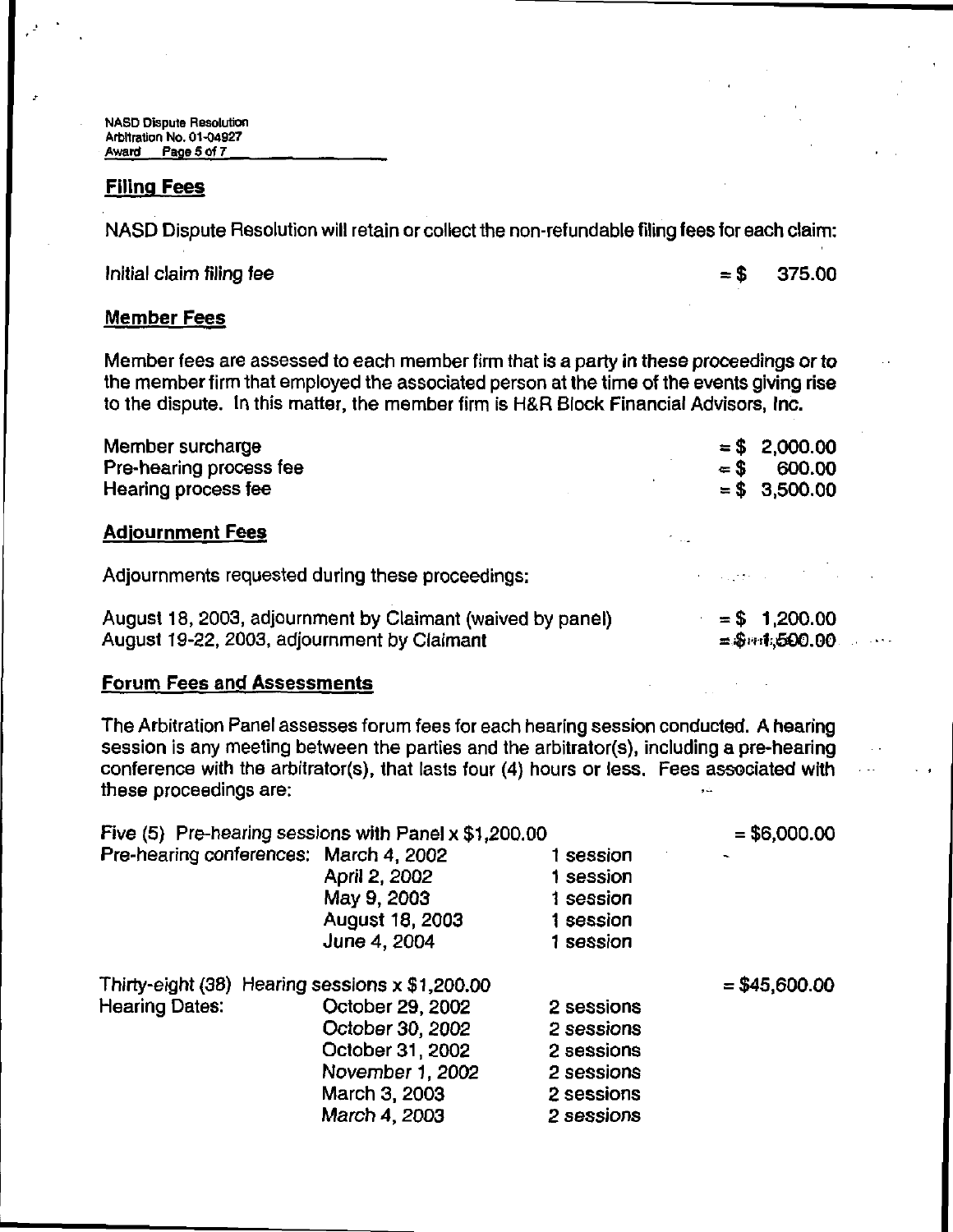| <b>NASD Dispute Resolution</b><br>Arbitration No. 01-04927 |                    |            |
|------------------------------------------------------------|--------------------|------------|
| Page 6 of 7<br>Award                                       |                    |            |
|                                                            | March 5, 2003      | 2 sessions |
|                                                            | March 6, 2003      | 2 sessions |
|                                                            | March 7, 2003      | 2 sessions |
|                                                            | May 28, 2003       | 2 sessions |
|                                                            | May 29, 2003       | 2 sessions |
|                                                            | May 30, 2003       | 2 sessions |
|                                                            | June 7, 2004       | 2 sessions |
|                                                            | June 8, 2004       | 2 sessions |
|                                                            | June 9, 2004       | 3 sessions |
|                                                            | ,June 10, 2004     | 3 sessions |
|                                                            | June 11, 2003      | 3 sessions |
|                                                            | September 20, 2004 | 1 session  |

Total Forum Fees  $= $51,600.00$ 

 $\mathcal{C}_{\mathcal{A}}$ 

The Arbitration Panel has assessed \$1,200.00 of the forum fees to Jay E. Hatch.

The Arbitration Panel has assessed \$50,400.00 of the forum fees jointly and severally to H&R Block Financial Advisors, Inc. and Clay Stroup.

#### **Fee Summary**

| Claimant, Jay E. Hatch, is liable for:                         | $45 - 4$ |        | 2010年4月11日 11月1 |
|----------------------------------------------------------------|----------|--------|-----------------|
| Initial Filing Fee                                             |          |        | $=$ \$ 375.00   |
| <b>Adjournment Fee</b>                                         |          | $=$ \$ | 1,500.00        |
| Forum Fees                                                     |          | $= 5$  | 1,200.00        |
| <b>Total Fees</b>                                              |          | $=$ S  | 3,075.00        |
| <u>Less payments</u>                                           |          |        | $=$ \$ 1,575.00 |
| <b>Balance Due NASD Dispute Resolution</b>                     |          | $=$ \$ | 1-500-00-       |
| Respondent, H&R Block Financial Advisors, Inc., is liable for: |          |        |                 |
| <b>Member Fees</b>                                             |          |        | $=$ \$ 6,100.00 |
| <b>Total Fees</b>                                              |          | $= $$  | 6,100.00        |
| Less payments                                                  |          |        | $=$ \$ 6.100.00 |
| <b>Balance Due NASD Dispute Resolution</b>                     |          | $= 5$  | 0.00            |

Respondents, H&R Block Financial Advisors, Inc. and Clay Stroup, are jointly and severally liable for:

| Forum Fees                                 |       | $=$ \$ 50,400.00 |
|--------------------------------------------|-------|------------------|
| <b>Total Fees</b>                          |       | $=$ \$ 50,400.00 |
| Less payments                              | $= 5$ | 0.00             |
| <b>Balance Due NASD Dispute Resolution</b> |       | $=$ \$ 50,400.00 |

All balances are payable to NASD Dispute Resolution and are due upon receipt pursuant to Rule 10330(g) of the Code.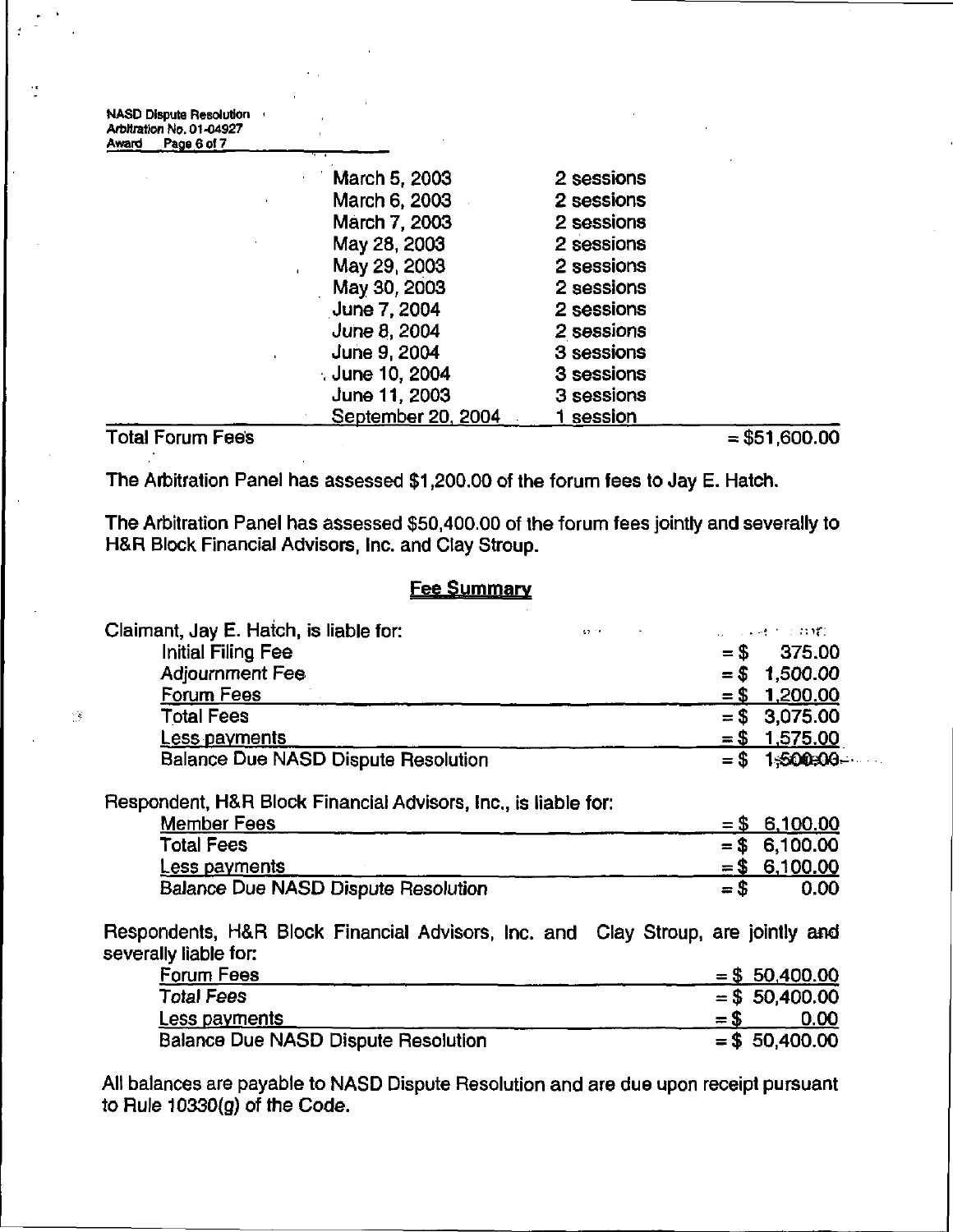NASD Dispute Resolution Arbitration No. 01-04927<br>Award Page 7 of 7 Page 7 of 7

## ARBITRATION PANEL

Jeffrey M. Bain, Esq. - Public Arbitrator, Presiding Chair John F. Burns, Esq. - Public Arbitrator Brace K. Case, Esq. - Public Arbitrator

Concurring Arbitrators:

vertical values of the USA of the USA of the USA of the USA of the USA of the USA of the USA of the USA of the U<br>
1991 Jeffrey M. Bain, Esq. (1991) Signature Date Jeffrey M. Bain, Esq. Public Arbitrator, Presiding Chair

vertical values of the US 22/04 values of the US 22/04 values of the US 22/04 values of the US 3 defined values of the US 3 defined values of the US 3 defined values of the US 3 defined values of the US 3 defined values of John F. Burns, Esq. Public Arbitrator

/s/ Brace K. Case, Esq. 09/22/04 Brace K. Case, Esq. Signature Date Public Arbitrator

Date of Service (For NASD office use only) 09/22/04

**THURTHSE ONIVE**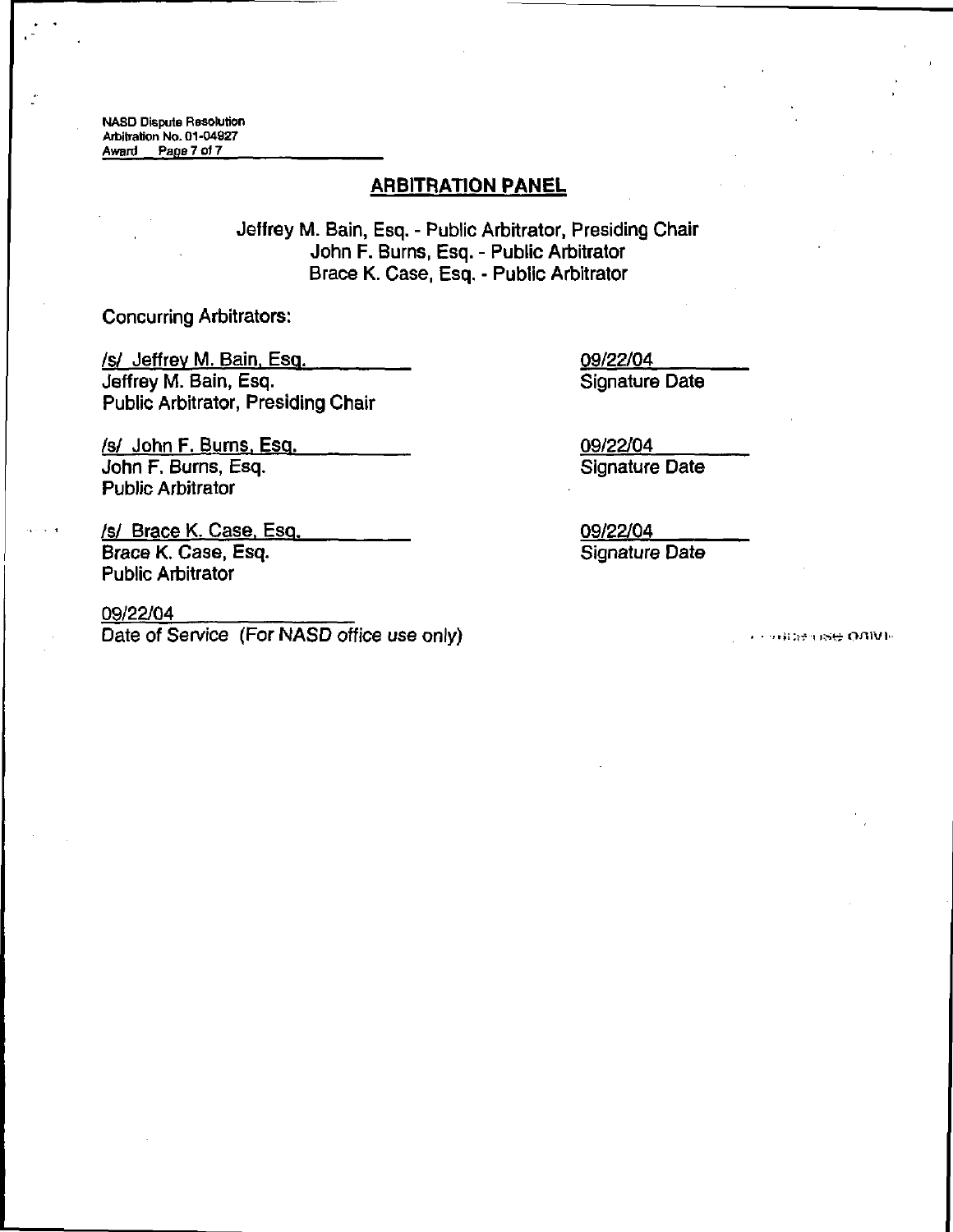NA\$t< Dispute ftar-olutkm Arbitration No. 01-04927 Awan! Page 7 ... 7

цÌ,

## ARBITRATION PANEL

Jeffrey M. Bain, Esq. - Public Arbitrator, Presiding Chair John F. Burns, Esq. - Public Arbitrator Brace K, Case, Esq. - Public Arbitrator

Concurring Arbitrators:

Je-frey M. Bain, Esq. Pvblic Arbitrator. Presiding Chair

<u> Sums</u>

^nnF. Burrjfe, Esq. Public Arbitrator

B ace K. Case. Esq. Public Arbitrator

Signature Date

50pt 72'04 Sighature Date

Signature Date

Date of Service (For NASD office use only)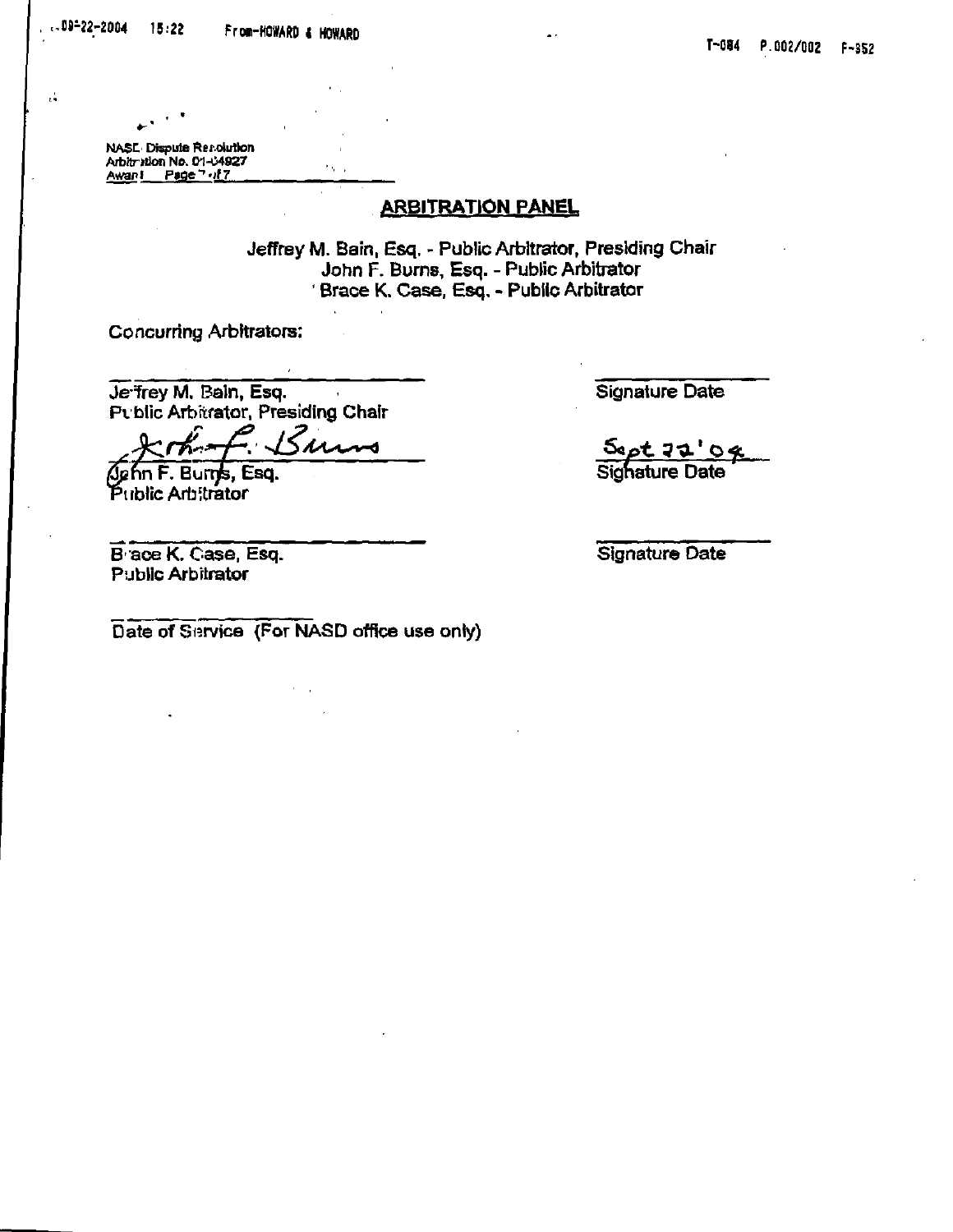"Sep 22 2004 4:56PM JEFFREY M. BAIN RTTORNEY

08/22/04 WED 02:35 FAX NASD REGULATION

(2)009

NASD Dispute Resolution Arbitration No. 01-04927 Award Page 7 of 7

# ARBITRATION PANEL

Jeffrey M. Bain, Esq. - Public Arbitrator, Presiding Chair John F. Bums, Esq. - Public Arbitrator Brace K. Case, Esq. - Public Arbitrator

AppityAlo Condy Ban. Jef bitratol f Presiding Chair

iature Date

Signature Date

 $\mathbf{r}$ 

Brace K. Case, Esq. Public Arbitrator

John F. Bums, Esq. Public Arbitrator

Signature Date

Date of Service (For NASD office use only)

**ISBURNICH IN AUTO**